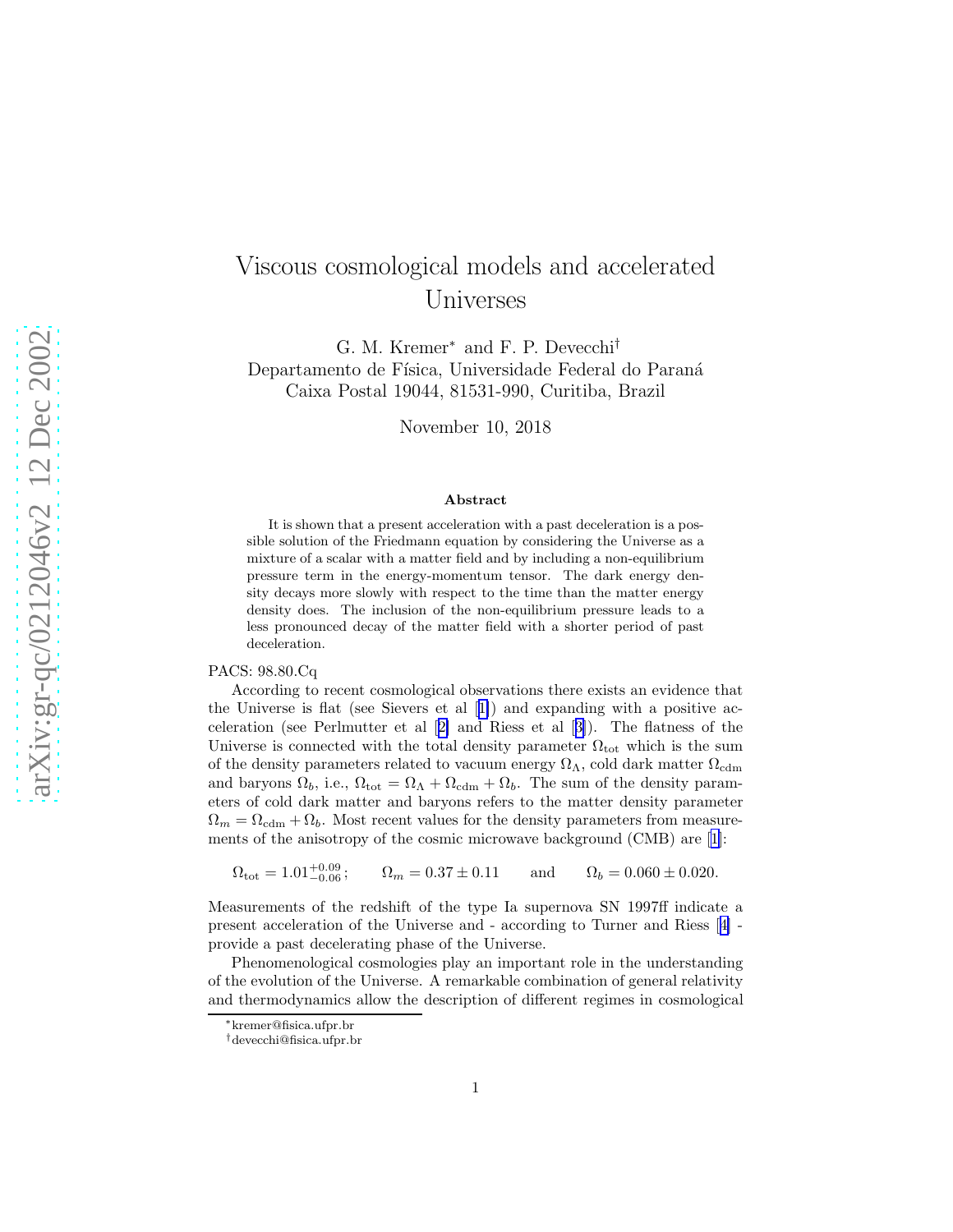theories. Models that include the recent experimental evidence of a present accelerated Universe therefore deserve an increasing attention.

On the other hand, there exist other regimes where a positive acceleration is present. Indeed, in inflationary models an exponential expansion with positive acceleration for the early Universe is proposed where a hypothetical particle, the inflaton, is at the core of that mechanism. These ideas play the role of a precursor for the relation between vacuum (or dark) energy and a cosmological constant that depends on time. For recent reviews on dark energy one is referred to the works by Peebles and Ratra [\[5](#page-6-0)] and Turner [\[6](#page-6-0)].

What we know today is that dark energy dominates the composition of our Universe and is the responsible for the positive accelerated expansion. It interacts weakly with ordinary matter (baryonic matter represents at maximum 5% of the whole mass/energy composition of our Universe).

The point we would like to discuss in this work is that a past decelerated with a present accelerated expansion of the Universe can be found as a solution of the Friedmann equation. The Universe is modeled as a mixture of two constituents namely, a scalar field that represents the dark energy and a matter field that describes the baryonic matter and the cold dark matter; in our approach the interaction between the different constituents refers only to the one between the dark energy and the matter via the gravitational field which is represented by the cosmic scale factor  $a(t)$ . We model this interaction by using the ideas of a thermodynamic theory, by means of the inclusion of a non-equilibrium pressure term in the energy-momentum tensor which represents an irreversible process of energy transfer between the matter and the gravitational fields. Within the framework of first order Eckart thermodynamic theory the non-equilibrium pressure is proportional to the Hubble parameter and its proportionality factor is identified with the bulk viscosity, so that this model is referred in the literature as a viscous cosmological model (see, for example, the works[[7\]](#page-6-0)).

Although the transition from a past deceleration to a present acceleration of the Universe is found as a possible solution of the Friedmann equation independently of the presence of the non-equilibrium pressure term, it is very questionable to model the Universe as a perfect gas mixture of scalar and matter fields evolving without dissipative effects (for further discussions on this subject one is referred to the works [\[8](#page-6-0)]). In this work, it is shown that the dark energy density decays more slowly with respect to the time than the matter energy density does. These conclusions are valid for both cases where the non-equilibrium pressure is present or absent. However, the inclusion of a nonequilibrium pressure leads to a less pronounced decay of the matter field with a shorter period of past deceleration, since the non-equilibrium pressure is the responsible for the energy transfer between the matter and the gravitational fields.

We shall consider a spatially flat, homogeneous and isotropic Universe described by the Robertson-Walker metric. With respect to the four-velocity  $U^{\mu}$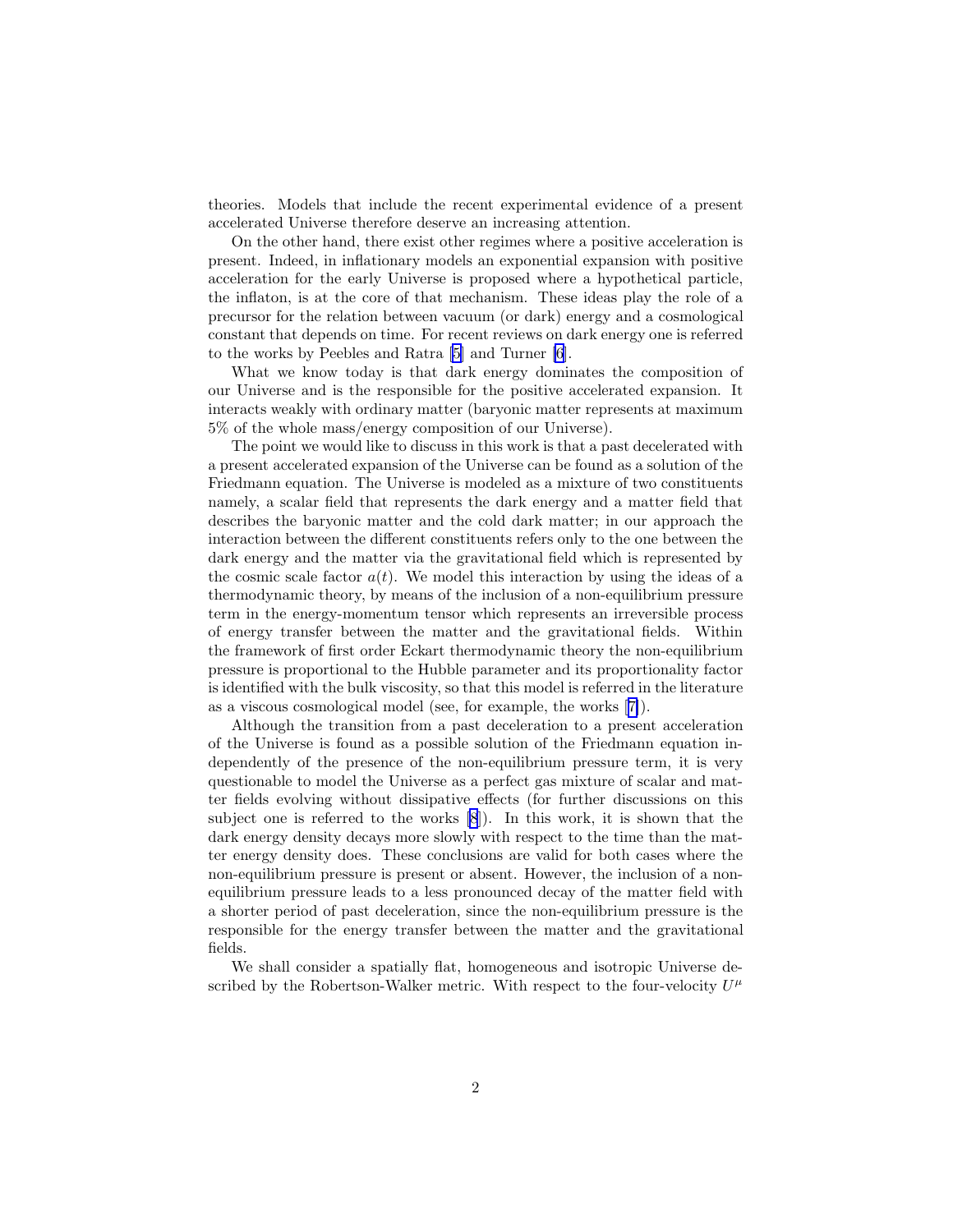<span id="page-2-0"></span>the energy-momentum tensor  $T^{\mu\nu}$  is decomposed as<sup>1</sup>

$$
T^{\mu\nu} = (\rho_X + \rho_m + p_X + p_m + \varpi)U^{\mu}U^{\nu} - (p_X + p_m + \varpi)g^{\mu\nu}.
$$
 (1)

where  $p_X$  is the pressure of the dark energy,  $p_m$  is the pressure of the matter field and  $\varpi$  denotes the non-equilibrium pressure which is coupled to the irreversible process of energy transfer between matter and gravitational fields.

In a comoving frame the conservation law of the energy-momentum tensor  $T^{\mu\nu}{}_{;\nu} = 0$  leads to the balance equation for the energy density

$$
\dot{\rho}_X + \dot{\rho}_m + 3H(\rho_X + \rho_m + p_X + p_m + \varpi) = 0, \tag{2}
$$

where  $H = \dot{a}/a$  is the Hubble parameter and the dot refers to a differentiation with respect to the time.

The identification of the dark energy with a scalar field allow us to assume that the balance equation for the dark energy density is given by

$$
\dot{\rho}_X + 3H(\rho_X + p_X) = 0. \tag{3}
$$

Hence, the balance equation for the dark energy density decouples from that for the energy density of the matter and we have from (2) and (3)

$$
\dot{\rho}_m + 3H(\rho_m + p_m) = -3H\varpi. \tag{4}
$$

The equation that connects the evolution of the cosmic scale factor  $a(t)$  with the energy densities of the scalar and matter fields is given by the Friedmann equation

$$
H^2 = \frac{8\pi G}{3} (\rho_X + \rho_m),\tag{5}
$$

where G is the gravitational constant.

In a previous work [\[9](#page-6-0)] we have calculated the energy-momentum pseudotensor of the gravitational field in a flat Robertson-Walker metric and found

$$
T_G^{00} = -\frac{3}{8\pi G} \left(\frac{\dot{a}}{a}\right)^2.
$$
 (6)

If we identify the  $T_G^{00}$  with the energy density  $\rho_G$  of the gravitational field we can get thanks to the Friedmann equation (5) the relationship  $\rho_G = -(\rho_X + \rho_m)$ .

Now we differentiate  $\rho_G = -(\rho_X + \rho_m)$  with respect to the time and by using the balance equation for the energy density (4) we get

$$
\dot{\rho}_G + 3H(\rho_G - p_m - p_X) = 3H\varpi,\tag{7}
$$

which can be interpreted as a balance equation for the energy density of the gravitational field. Moreover, if we compare equations (4) and (7) we infer that the right-hand side of both equations has a term (with opposite sign)

<sup>&</sup>lt;sup>1</sup>Units have chosen so that  $c = 1$ .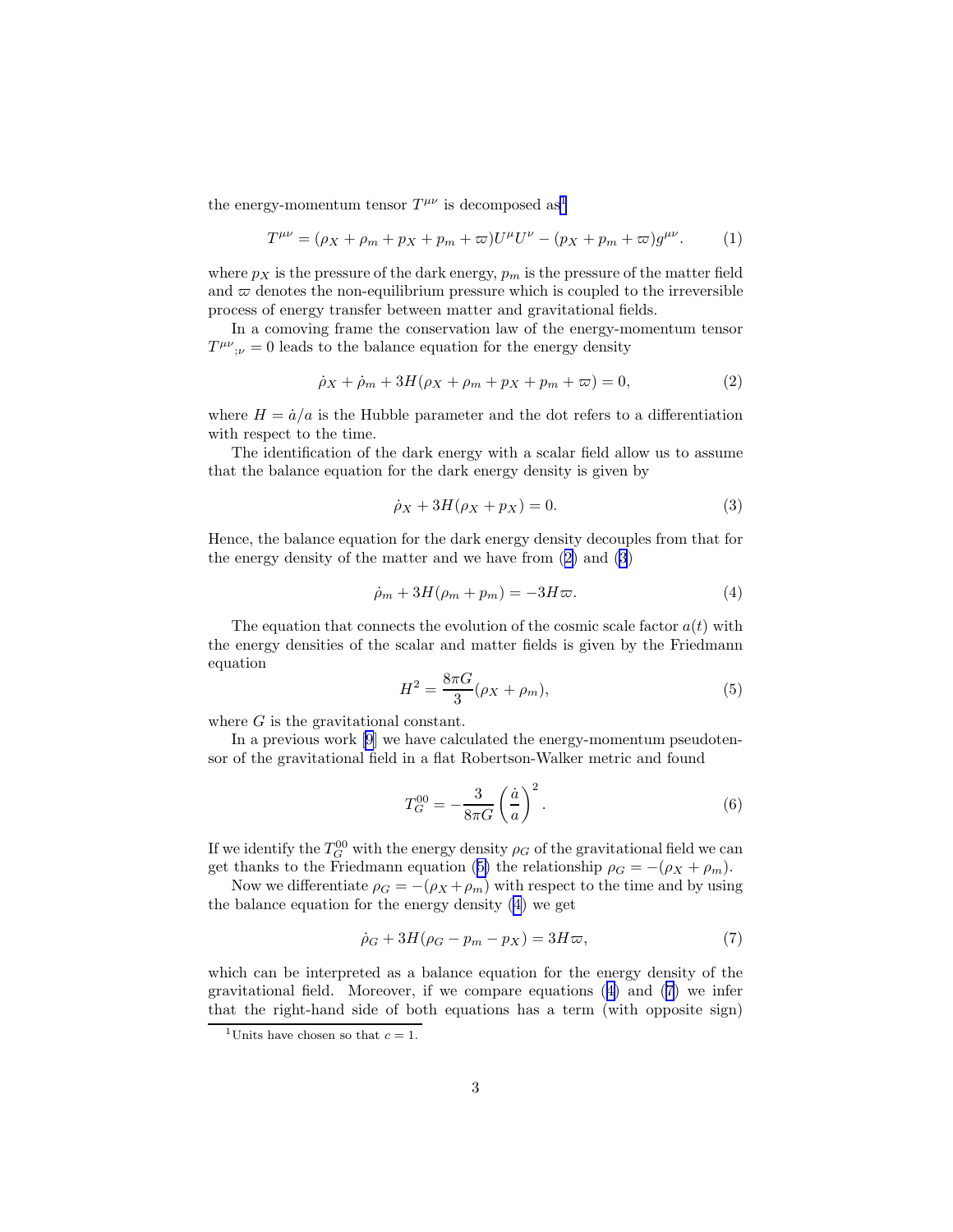<span id="page-3-0"></span>proportional to the non-equilibrium pressure which is responsible to the transfer of energy between the gravitational and matter fields.

It is usual to assume for the pressure of the dark energy the equation of state $p_X = w_X \rho_X$ , with  $w_X < -1/3$  (see Peebles and Ratra [[5\]](#page-6-0)). Hence, one can obtain by integration of([3\)](#page-2-0)

$$
\frac{\rho_X}{\rho_X^0} = \left(\frac{a_0}{a}\right)^{3(w_X+1)},\tag{8}
$$

where  $\rho_X^0$  and  $a_0$  are the values of the dark energy density and of the cosmic scale factor at  $t = 0$  (by adjusting clocks), respectively.

In order to determine the time evolution of the dark energy density one has to know the evolution of the cosmic scale factor which is determined from the system of equations  $(4)$ ,  $(5)$  and  $(8)$ . This system of equations is closed by assuming a relationship between the pressure and the energy density of the matter and a constitutive equation for the non-equilibrium pressure  $\varpi$ . We assume a barotropic equation of state for the pressure  $p_m = w_m \rho_m$ , with  $0 \le w_m \le 1$  and a linear relationship between the non-equilibrium pressure  $\varpi$  and the Hubble parameter H within the framework of Eckart first order thermodynamic theory

$$
\varpi = -3\eta H, \qquad \eta = \alpha(\rho_X + \rho_m). \tag{9}
$$

In the above equation  $\eta$  is the coefficient of bulk viscosity which is consider to be proportional to the energy density of the mixture and  $\alpha$  is a constant.

We differentiate the Friedmann equation [\(5](#page-2-0)) with respect to the time and get by the use of (8) and (9)

$$
\dot{H} = \frac{3}{2} \left[ \frac{(w_m - w_X)}{1 + \rho_m^0 / \rho_X^0} \left( \frac{1}{a} \right)^{3(w_X + 1)} + (3\alpha H - w_m - 1)H^2 \right].
$$
 (10)

Above  $\rho_m^0$  is the energy density of the matter field at  $t = 0$  (by adjusting clocks). Moreover, all terms in (10) are dimensionless quantities defined by

$$
H \equiv \frac{H}{H_0}, \quad t \equiv tH_0, \quad a \equiv \frac{a}{a_0}, \quad \alpha \equiv \alpha H_0, \quad \text{with} \quad H_0 = \sqrt{\frac{8\pi G}{3}(\rho_X^0 + \rho_m^0)}.
$$
\n(11)

Equation (10) is a second-order differential equation for the cosmic scale factor  $a(t)$  which is a function of four parameters, namely  $w_m$ ,  $w_X$ ,  $\alpha$  and  $\rho_m^0/\rho_X^0$ . The solution of the differential equation (10) is found by specifying values for two initial conditions and for the four parameters.

Instead of using the constitutive equation (9) for the non-equilibrium pressure one may consider it as a variable within the framework of extended (causal or second-order) thermodynamic theory. In this case the evolution equation for the non-equilibrium pressure - in a linearized theory - reads (see, for example[[10\]](#page-6-0))

$$
\varpi + \tau \dot{\varpi} = -3\eta H,\tag{12}
$$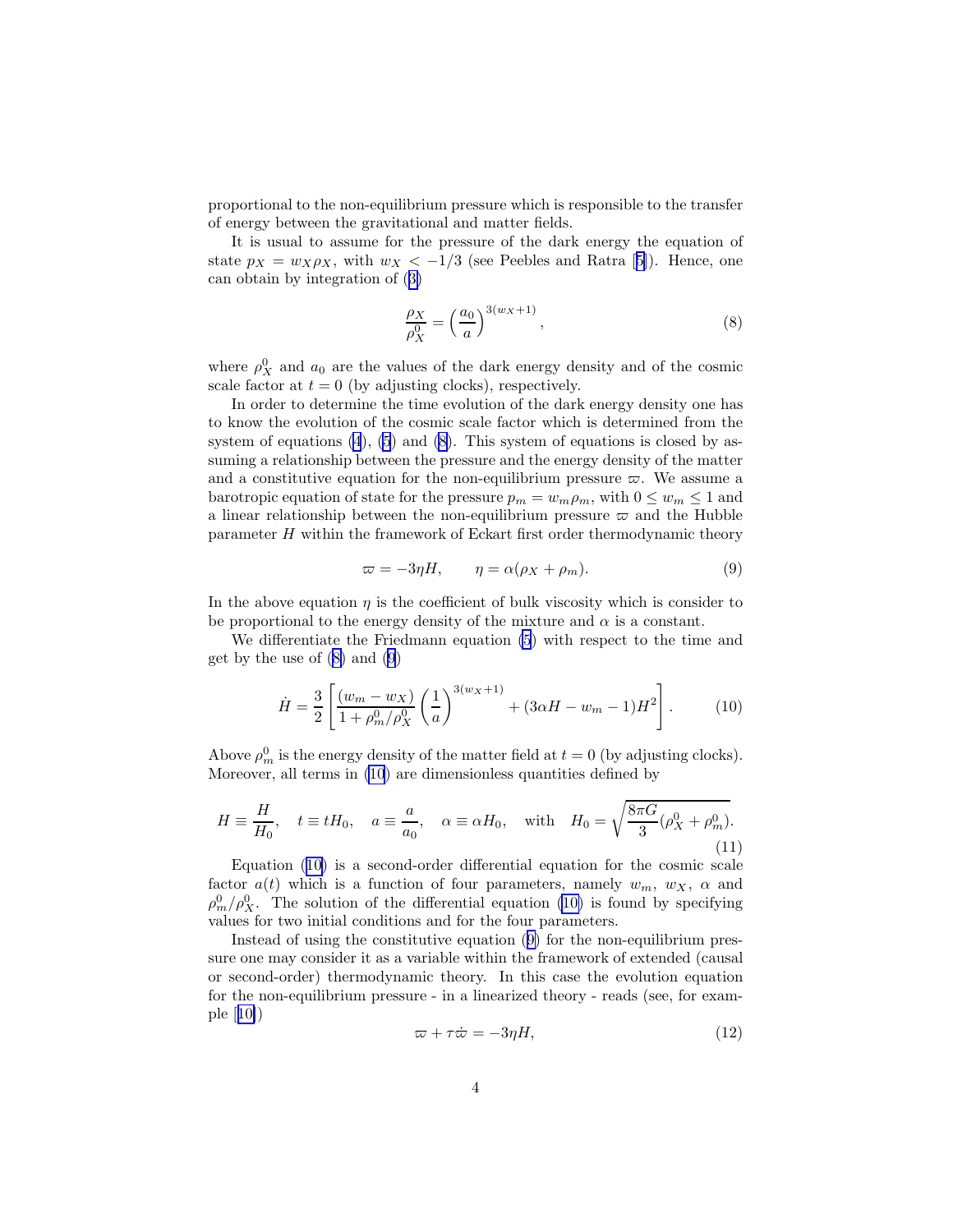where  $\tau$  is a characteristic time. Here we follow the works [\[11](#page-6-0)] and assume that the characteristic time is given by  $\tau = \eta/\rho$ .

Hence, we obtain from the Friedmann equation [\(5](#page-2-0)) and from the evolution equation for the non-equilibrium pressure [\(12](#page-3-0)) the following system of differential equations

$$
\dot{H} = \frac{3}{2} \left[ \frac{(w_m - w_X)}{1 + \rho_m^0 / \rho_X^0} \left( \frac{1}{a} \right)^{3(w_X + 1)} - (w_m + 1)H^2 + \varpi \right],\tag{13}
$$

$$
\varpi + \alpha \dot{\varpi} = -3\alpha H^3,\tag{14}
$$

thanksto ([9\)](#page-3-0)<sub>2</sub>. Apart from the dimensionless quantities introduced above,  $\varpi \equiv$  $8\pi G\varpi/(3H_0^2)$  is a dimensionless non-equilibrium pressure.

If we specify values for three initial conditions and for the four parameters  $w_m$ ,  $w_X$ ,  $\alpha$  and  $\rho_m^0/\rho_X^0$  we can obtain from the system of equations (13) and (14) the time evolution of the cosmic scale factor  $a(t)$  and of the non-equilibrium pressure  $\varpi(t)$ .

Once  $a(t)$  is determined from [\(10](#page-3-0)) or from the system (13) and (14) one can find the energy densities by using the expressions

$$
\rho_X = \left(\frac{1}{a}\right)^{3(w_X+1)}, \qquad \rho_m = \left(1 + \frac{\rho_X^0}{\rho_m^0}\right)H^2 - \frac{\rho_X^0}{\rho_m^0}\left(\frac{1}{a}\right)^{3(w_X+1)},\tag{15}
$$

where  $\rho_X \equiv \rho_X / \rho_X^0$  and  $\rho_m \equiv \rho_m / \rho_m^0$  are dimensionless quantities.

The initial conditions we choose at the instant of time  $t = 0$  (by adjusting clocks) are:  $a(0) = 1$  for the cosmic scale factor and  $H(0) = 1$  for the Hubble parameter and  $\dot{\varpi}(0) = 0$  for the non-equilibrium pressure. Since the differential equations([10\)](#page-3-0), (13) and (14) do depend on the four parameters  $w_m$ ,  $w_X$ ,  $\alpha$  and  $\rho_m^0/\rho_X^0$  there exists much freedom to find their solutions. In order to obtain the graphics in the Fig. 1 we have chosen:

- a)  $w_X = -0.7$  so that the condition  $w_X < -1/3$  holds;
- b)  $w_m = 0.2$ , so that  $0 < w_m < 1/3$  where the value  $w_m = 0$  refers to dust and  $w_m = 1/3$  to radiation;
- c)  $\rho_m^0/\rho_X^0 = 2$ , i.e., the amount of the matter energy density is twice the one of the dark energy density;
- d)  $\alpha = 0$  when the non-equilibrium pressure is absent and  $\alpha = 0.05$  (say) when it is present.

We have plotted in Fig. 1 the dark energy density  $\rho_X$ , the matter energy density  $\rho_m$  and the acceleration  $\ddot{a}$  as functions of the time t for the three cases: a) by using a second-order thermodynamic theory (straight lines); b) by using a first-order thermodynamic theory (dashed lines) and c) by neglecting the nonequilibrium pressure (perfect fluid solution). We infer from this figure that for the parameters chosen above the behavior of the solutions of the first-order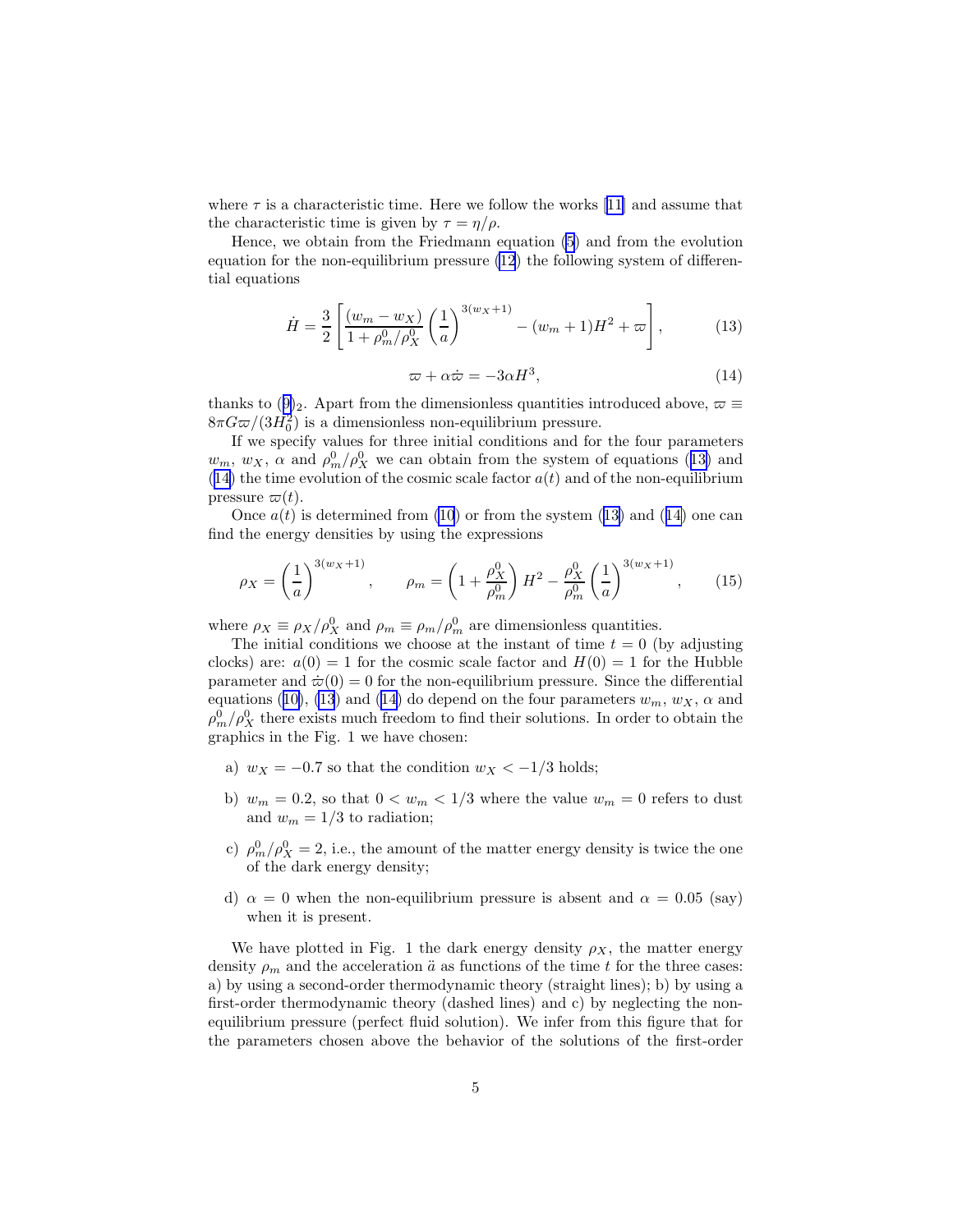<span id="page-5-0"></span>

Figure 1: Dark energy density  $\rho_X$ , matter energy density  $\rho_m$  and acceleration  $\ddot{a}$ vs time t for perfect fluid (dotted line), first-order (dashed line) and second-order (straight line) thermodynamic theories.

and second-order thermodynamic theories is practically the same. In the three cases there exist periods where the Universe is decelerating and accelerating. Moreover, the dark energy density decays more slowly than the matter energy density does. Even when a small amount of dark energy density - with respect to the matter energy density - is taken into account, these fields evolve in such a manner that for large times the amount of dark energy density is very large with respect to the energy density of the matter field. The inclusion of the non-equilibrium pressure lead to: i) a slower decay of the matter field with respect to the time, which is a consequence of the irreversible process of energy transfer between the matter and gravitational fields; ii) a smaller interval of past deceleration and iii) a more rapid decay of the dark energy density.

Other conclusions can be obtained by changing the values of the parameters. In the case where there is no dark energy density  $\rho_X = 0$  there is no period of acceleration, i.e., only a period of deceleration is possible. By changing the interval  $w_m$  to  $1/3 < w_m < 2/3$  - which corresponds to the interval between radiation  $w_m = 1/3$  and non-relativistic matter  $w_m = 2/3$  - the period of past deceleration increases. This last result is also found when  $w<sub>X</sub>$  increases, i.e., for  $w_X > -0.7$ . By increasing the value of the dimensionless constant  $\alpha$  the effect of the non-equilibrium pressure is more pronounced and the period of past deceleration decreases.

## References

[1] J. L. Sievers et al, preprint [astro-ph/0205387.](http://arxiv.org/abs/astro-ph/0205387)